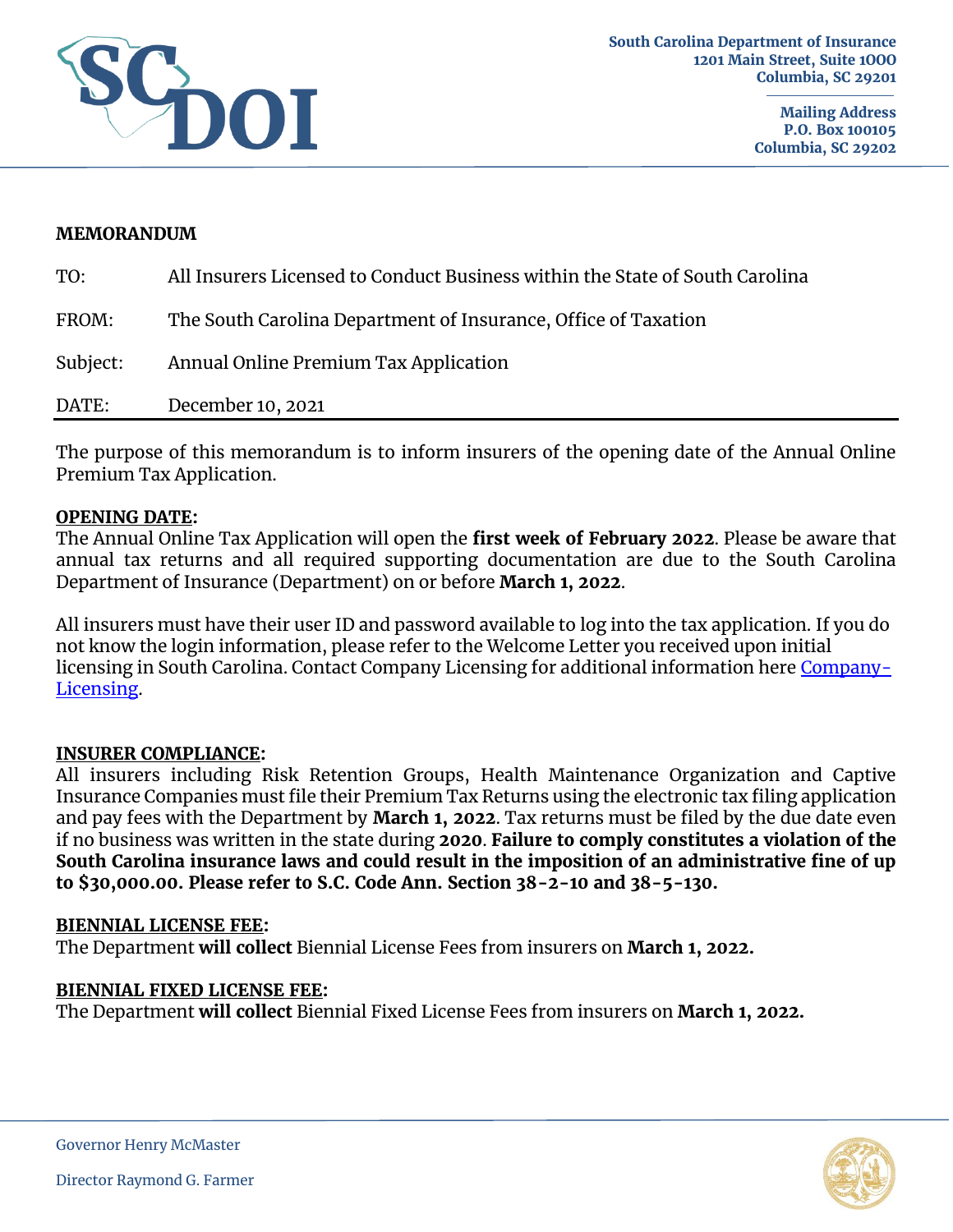## **SUPPORTING DOCUMENTATION:**

Insurers are required to upload all required documentation. Tax filings will not be considered completed unless all required documentation is received by **March 1, 2022**.

## **CREDITS:**

**Act 231 of 1996 allowed certain tax credits for insurers to spur economic growth and development in certain areas of South Carolina. Most of these credits correspond with credits to tax liabilities offered in Chapter 6 of Title 12 of the South Carolina Code. These credits should be reported in Schedule 06 on the South Carolina Premium Tax Return. Credits cannot reduce the company's tax liability below zero. Refer to [www.sctax.org,](http://www.sctax.org/) Forms and Instructions, Current Forms and Instructions, Corporate Tax Return and then Tax Credits for explanation of credits and forms. Appropriate schedules should be uploaded.** 

**Refer to Bulletin 2008-17 for information on the Coastal Premium Tax Credit. The worksheets are attached to the Bulletin. The worksheets must be uploaded.** 

## **INSURERS REPORTING VENTURE CAPITAL AUTHORITY CREDITS, RESEARCH & DEVELOPMENT CREDITS, SOUTH CAROLINA HOUSING TAX CREDITS, HISTORIC STRUCTURES, TEXTILES REHABILITATION CREDITS, AND ABANDONED BUILDINGS CREDITS:**

All insurers reporting these credits must upload a copy of the proper Certificates, SC SCH. TC Forms, Examples: TC-21, TC-23 or TC-55, and the applicable SC1065 K-1 from the South Carolina Department of Revenue; Statement of Transfer (if credit transferred to another member); and Statement of Allocation showing the name, address, and FEIN number of the LLC, as well as calculations indicating the amount of allowable credit. **Refunds resulting from the reporting of these credits will not be processed until all required information has been received.**

The system will generate a **Document Checklist** which contains the required documents that must be provided to the Department. Authorized users must submit all **Required Documents** via the "Document Upload" feature of the tax application. When you print the Tax Return Invoice and you have documents listed, these are required documents **you have not** uploaded.

# **REFERENCE LIST:**

A Reference List has been compiled to assist insurers in reporting 2021 premium writings for lines of business that are not addressed on Schedule 04. Insurers will no longer list write-ins under **Details of line 98.00 – All Other Lines.** Also, South Carolina **does not tax Finance Charges**. Please do not report these under All Other Lines. If the line of business is not shown on the **Reference List,** please contact [Taxation@doi.sc.gov.](mailto:Taxation@doi.sc.gov) (Please refer to **APPENDIX C**)

# **PASSWORD RESETS:**

The Department is requesting that you review your Premium Tax Contacts in State Based Systems (SBS) before the annual premium tax filing due March 1, 2022. We have implemented system enhancements which allows Premium Tax contact's (i.e. emails) listed in your secured SBS company account to reset passwords forgotten for User ID's assigned to your company's NAIC code number. Due to the infrequency of paying quarterly taxes, and only filing premiums once per year, passwords are misplaced and/or forgotten. This requires our Help Desk to be contacted to assist your Tax Preparer's with resets of passwords, which could cause delays in your timely processing.

Governor Henry McMaster



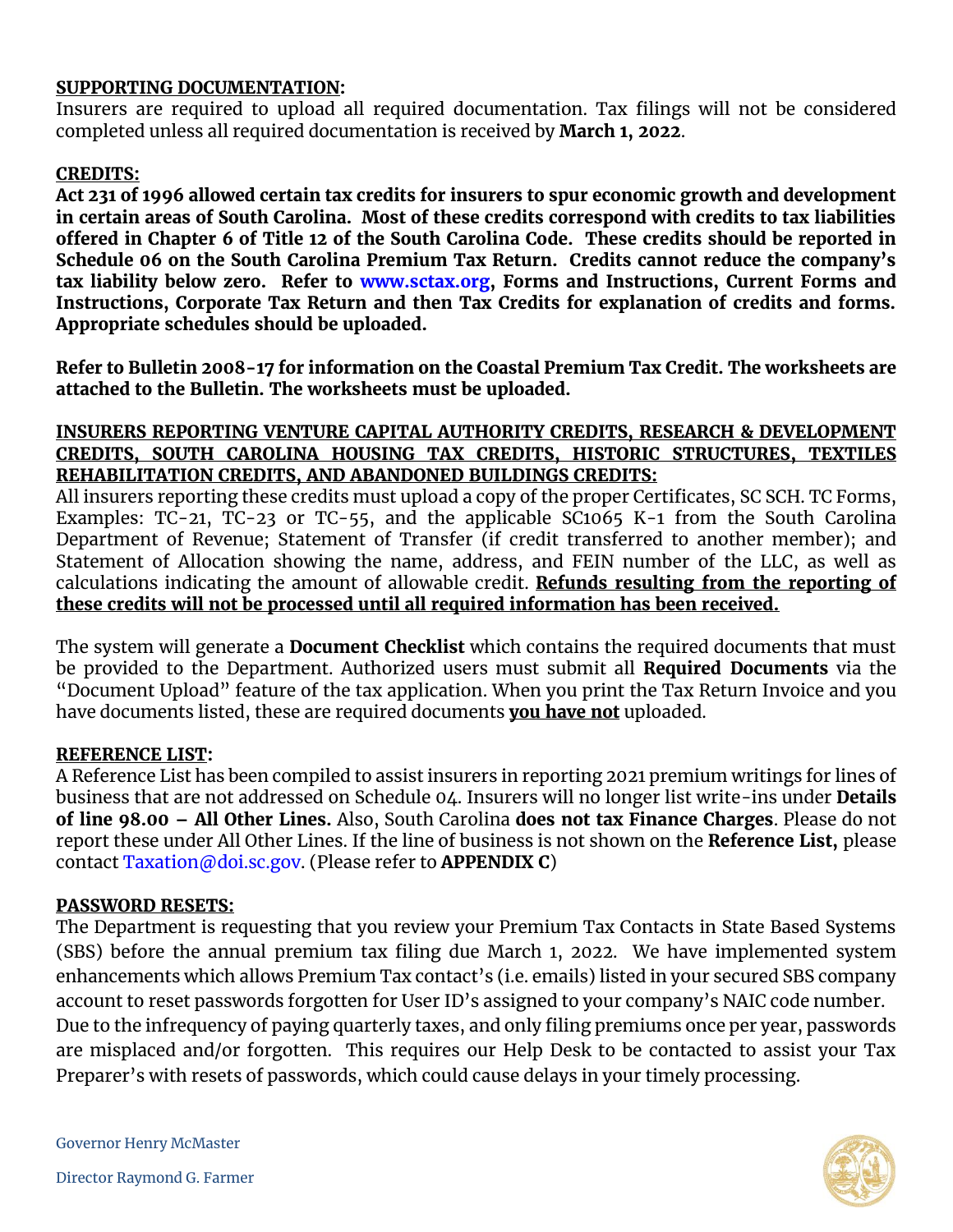You can find instructions to assist you with this process at **Password Reset Instructions**. We request that your Tax Preparers test their logins to ensure all information is current.

Check your company contacts by using the SBS's [License Lookup.](https://sbs.naic.org/solar-external-lookup)

We thank you for your attention to this matter. Should you have any questions, please feel free to contact us at [Company-Licensing.](http://www.doi.sc.gov/473/Company-Licensing)

## **PAYMENT OPTIONS:**

Insurers will be able to pay their tax liability by credit card or electronic (ACH) debit. Insurers that have premium **tax liability of one million dollars** or more are required to submit a paper check payable to the SC Department of Insurance. Please include the invoice with your check to ensure proper allocation to accounts.

Please be reminded there is a cap on credit card payments. Any payments exceeding \$99,999.00 cannot be processed by the credit card vendor. If paying by credit card, a 1.7% processing fee plus a \$1.00 portal fee will be added to your tax payment. There is a **\$2.50** nonrefundable vendor portal fee to process ACH payments.

Insurers paying by electronic (ACH) debit that have blocks on their bank accounts should use the following information to allow the Department to successfully debit their account:

- Trading Partner Originating Company Name: **SC.GOV**
- Trading Partner Originating Company ID: **1522077581**

# **CONTACTS:**

Questions pertaining to this memorandum should be directed to:

- Sharon B. Waddell at 803.737.4910 or [swaddell@doi.sc.gov](mailto:swaddell@doi.sc.gov)
- Dorothy Williams at 803.737.6279 or [dwilliams@doi.sc.gov](mailto:dwilliams@doi.sc.gov)
- Desmond Haygood at 803.737.6174 or [dhaygood@doi.sc.gov](mailto:dhaygood@doi.sc.gov)

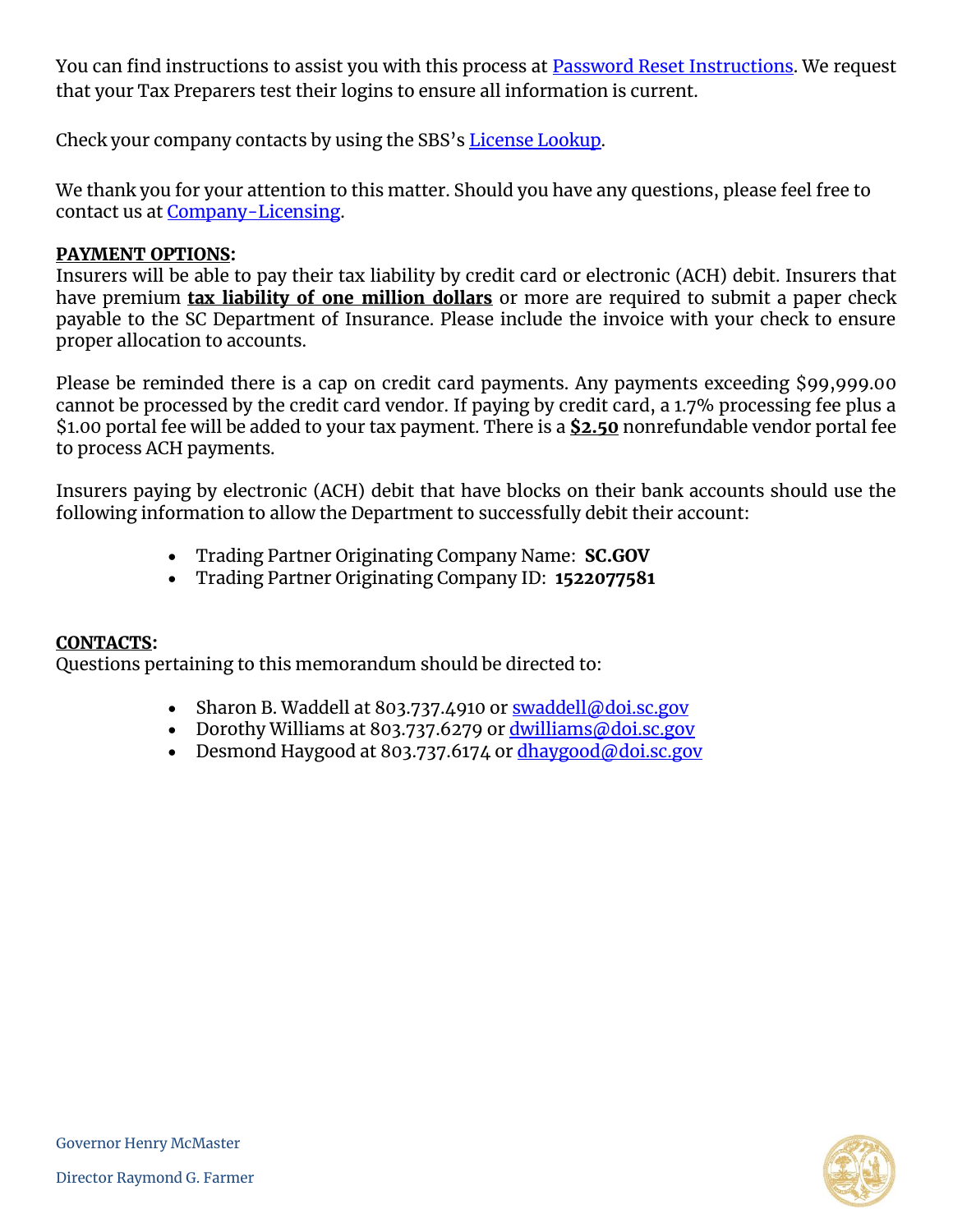# **ANNUAL COMPANY TAX INSTRUCTIONS:**

1. Go to the South Carolina Department of Insurance Home Page at [https://www.doi.sc.gov.](http://doi.sc.gov/)

2. At the bottom of the page under **Popular Links**, click on **"Online Services."** You can also click on **Insurers** located in the top banner, click on **Premium Taxes**, then click on **File Company Premium Taxes at Online Services.**

3. Under the **Registered Company Users** heading scroll down to **"Company Taxes"** and click. Once the next page appears, enter your company's user ID and password.

4. If a third party is processing your company taxes scroll down to **"Company User Account Maintenance"** under the **Registered Company Users** heading and click. Once the next page appears enter your company's user ID and password and select **"Add"**. Enter the required information for the user and select **"SAVE".**

5. Once you have successfully logged in, a **WELCOME** page appears. Click **"File Annual Tax Return".**

6. The **"Terms of Use"** page will display next. After reading the Terms of Use screen click **"I Agree**". 7. Once on the screen, the user will be able to enter all applicable tax data.

8. Follow the instructions on the screen(s) to process your fee and tax return.

9. **Schedule 01** will be the last schedule shown. Please thoroughly review your company's tax information.

10. You may elect to return to a previous screen by clicking "Previous." If you click the next button, the 'Document Upload' will appear. Follow the instructions and proceed to upload all required documentation listed in the **Document Checklist.** The next screen will be the **Attestation Page.** 

11. Enter required information for the **Attestation** and click next.

12. If a tax payment is due an **Invoice page** will appear. You may pay by electronic (ACH) check or credit card.

13. If you click **"Proceed to Payment",** the electronic (ACH) payment or credit card screen payment screen will appear. Enter all the required information and click **Submit**. It may take a few minutes before the **Confirmation Page** appears.

14. Please print and keep the Confirmation Page as your receipt of payment. **Please be sure to print a copy of the Tax Return for your records.**

15. If a refund is due or there is no tax liability, the application will generate a Confirmation Page indicating such. Please print and keep this page for your records.

16. If your confirmation page lists the name of any documents, i.e. Schedule T; State page; etc., this means these supporting documents **have not been uploaded***.* Please upload these documents on or before **March 1, 2022.**

17. Insurers have **one year from March 1st to make amendments**. If your amendment results in additional taxes, please submit a paper check for any additional funds due to the Department at 1201 Main Street, Suite 1000, Columbia, SC 29201, Attention Accounting. Please include a copy of your invoice to ensure proper allocation.

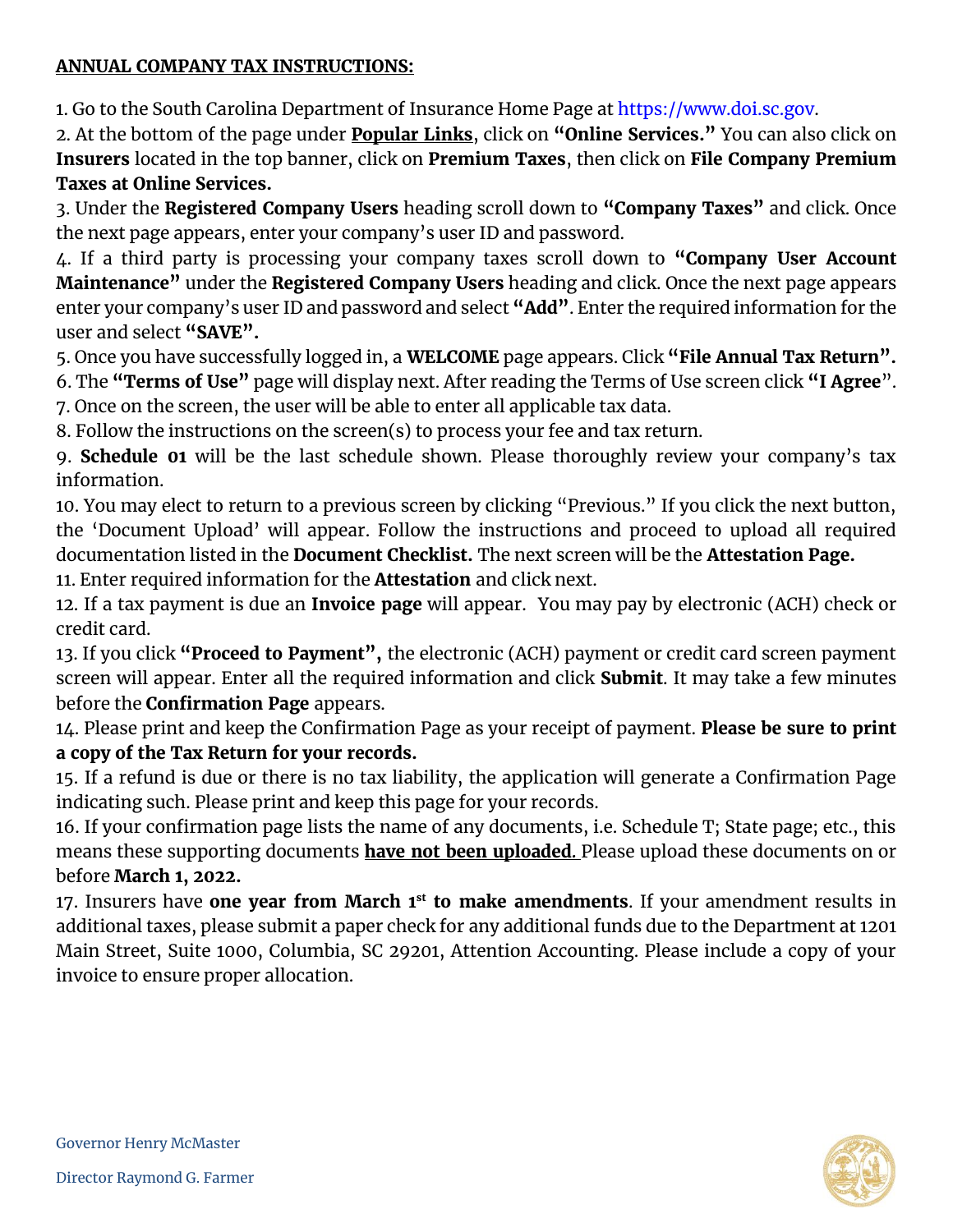#### **APPENDIX B: DOCUMENT CHECKLIST (REQUIRED DOCUMENTATION)**

# **LIFE, ACCIDENT AND HEALTH INSURERS:**

• Life and A&H Insurers **must** upload a copy of Schedule T and a copy of the South Carolina Business page 24 from the Annual Statement.

• Health Insurers **must** upload a copy of Schedule T and a copy of the South Carolina Business page 29 from the Annual Statement.

• Foreign insurers **must** upload a separate worksheet showing rates, premium amounts and calculations if retaliatory taxes and obligations are reported on Schedule 02**.**

• All companies **must** upload documentation for all allowable credits reported on Schedule 06.

• Insurers who report South Carolina Life & Health Guaranty Association Tax Credit must upload a copy of each Assessment Certificate to receive credit.

• Insurers who report South Carolina Health Insurance Pool Tax Credit must upload a copy of each Assessment Certificate to receive credit.

# **PROPERTY AND CASUALTY INSURERS:**

• Property and Casualty Insurers **must** upload a copy of Schedule T and a copy of the South Carolina Business page 19 from the Annual Statement

• Title Insurers **must** upload a copy of Schedule T from the Annual Statement.

• Reciprocals Insurers **must** upload a copy of Schedule T and a copy of the South Carolina Business page 19 from the Annual Statement.

• Foreign insurers **must** upload a separate worksheet showing rates, premium amounts and calculations if retaliatory taxes and obligations are reported on Schedule 02**.**

• If applicable, a copy of the Assessment Certificate is required for Second Injury Fund.

• All companies **must** upload documentation for all allowable credits reported on Schedule 06.

• Insurers who report South Carolina Life & Health Guaranty Association Tax Credit must upload a copy of each Assessment Certificate to receive credit.

• Insurers who report South Carolina Health Insurance Pool Tax Credit must upload a copy of each Assessment Certificate to receive credit.

# **FRATERNAL BENEFIT SOCIETIES:**

• Fraternal **must** upload a copy of Schedule T and a copy of the South Carolina Business page 23 from the Annual Statement

• Foreign insurers **must** upload a separate worksheet showing rates, premium amounts and calculations if retaliatory taxes and obligations are reported on Schedule 02**.**

# **COUNTY MUTUAL INSURERS:**

• Companies **must** upload page 2 of their Annual Statement.

# **CAPTIVE INSURERS:**

• Captive Insurers must upload copies of page 4 - Statement of Income and page 7 - Premium Schedule from their annual report. If licensed as a **Captive Risk Retention Group** or as **Special Purpose Financial Captive**, a copy of Schedule T from the Annual Statement must be uploaded.

# **HEALTH MAINTENANCE ORGANIZATIONS:**

• No documentation required.

Governor Henry McMaster